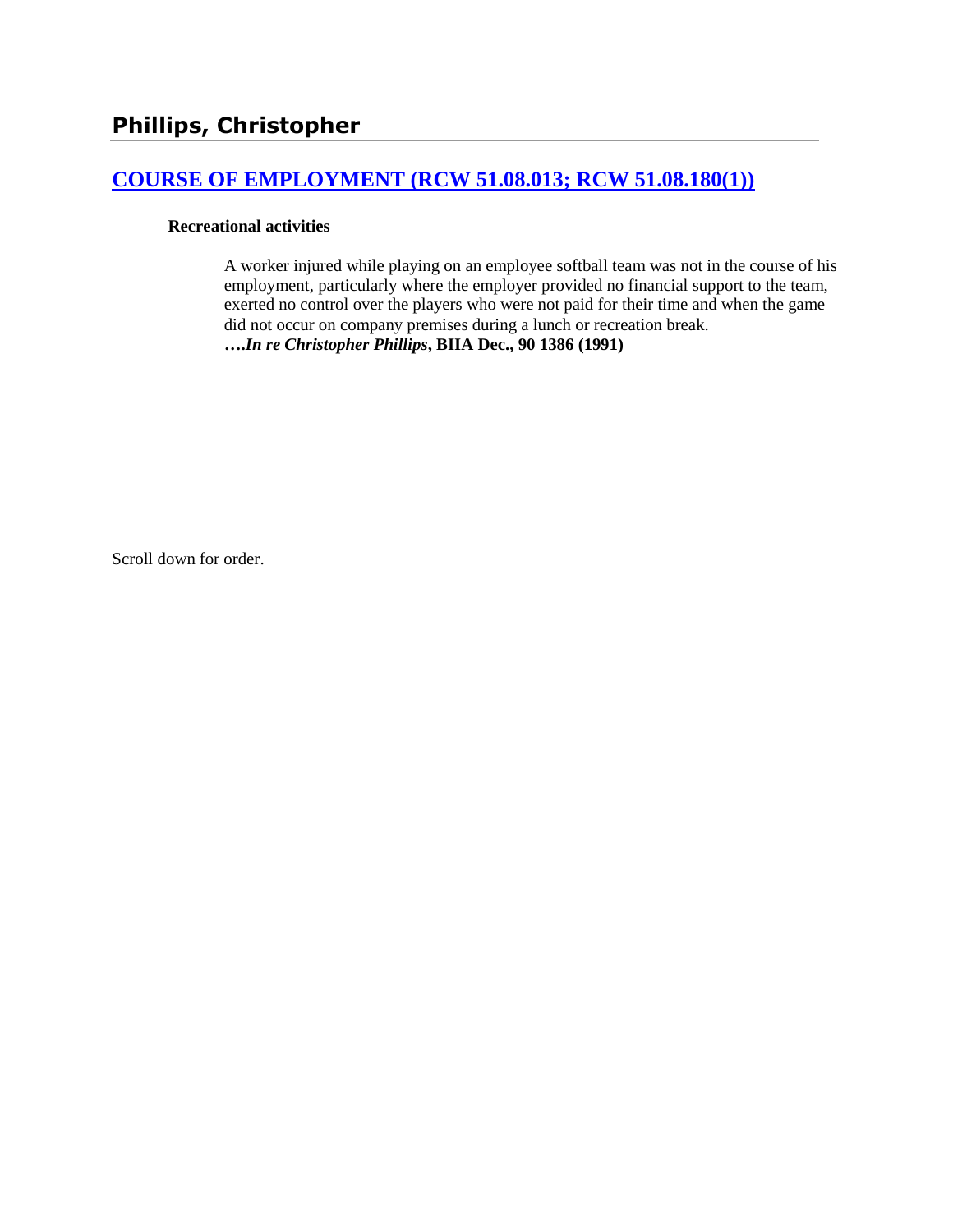#### **BEFORE THE BOARD OF INDUSTRIAL INSURANCE APPEALS STATE OF WASHINGTON**

**IN RE: CHRISTOPHER J. PHILLIPS ) DOCKET NO. 90 1386**

**CLAIM NO. M-147521 ) DECISION AND ORDER**

APPEARANCES:

Claimant, Christopher J. Phillips, Pro Se with John Phillips, his father

Employer, American Multi Cinema, Inc., by Robert P. Holen, General Manager

Department of Labor and Industries, by The Attorney General, per Jody A. Gross and Kathryn I. Eims, Assistants and Sherry Silver, Paralegal

**)**

This is an appeal filed by the claimant on March 19, 1990 from an order of the Department of Labor and Industries dated March 12, 1990, which affirmed a Department order dated November 20, 1989 which rejected the claim for the reasons that the claimant was not under the industrial insurance laws at the time of the injury, and that he was not in the course of his employment at the time of the injury. **AFFIRMED**.

# **DECISION**

Pursuant to RCW 51.52.104 and RCW 51.52.106, this matter is before the Board for review and decision on a timely Petition for Review filed by the Department of Labor and Industries to a Proposed Decision and Order issued on January 2, 1991 in which the order of the Department dated March 12, 1990 was reversed and the claim remanded to the Department with direction to issue an order accepting the claim.

The Board has reviewed the evidentiary rulings in the record of proceedings and finds that no prejudicial error was committed and said rulings are hereby affirmed.

The issue presented by this appeal and the evidence presented by the parties are adequately set forth in the Proposed Decision and Order.

However, we disagree with the conclusion of our industrial appeals judge.

Mr. Phillips, who is 19 years of age, was a concessionist at Sea- Tac North Cinema beginning February 1989. He worked part-time during the school year, and up to 45 hours a week during the summer vacation through November 1989. On June 28, 1989, during a softball game, he broke his arm. The testimony is somewhat in dispute, but essentially, the senior manager of the theater, Mr.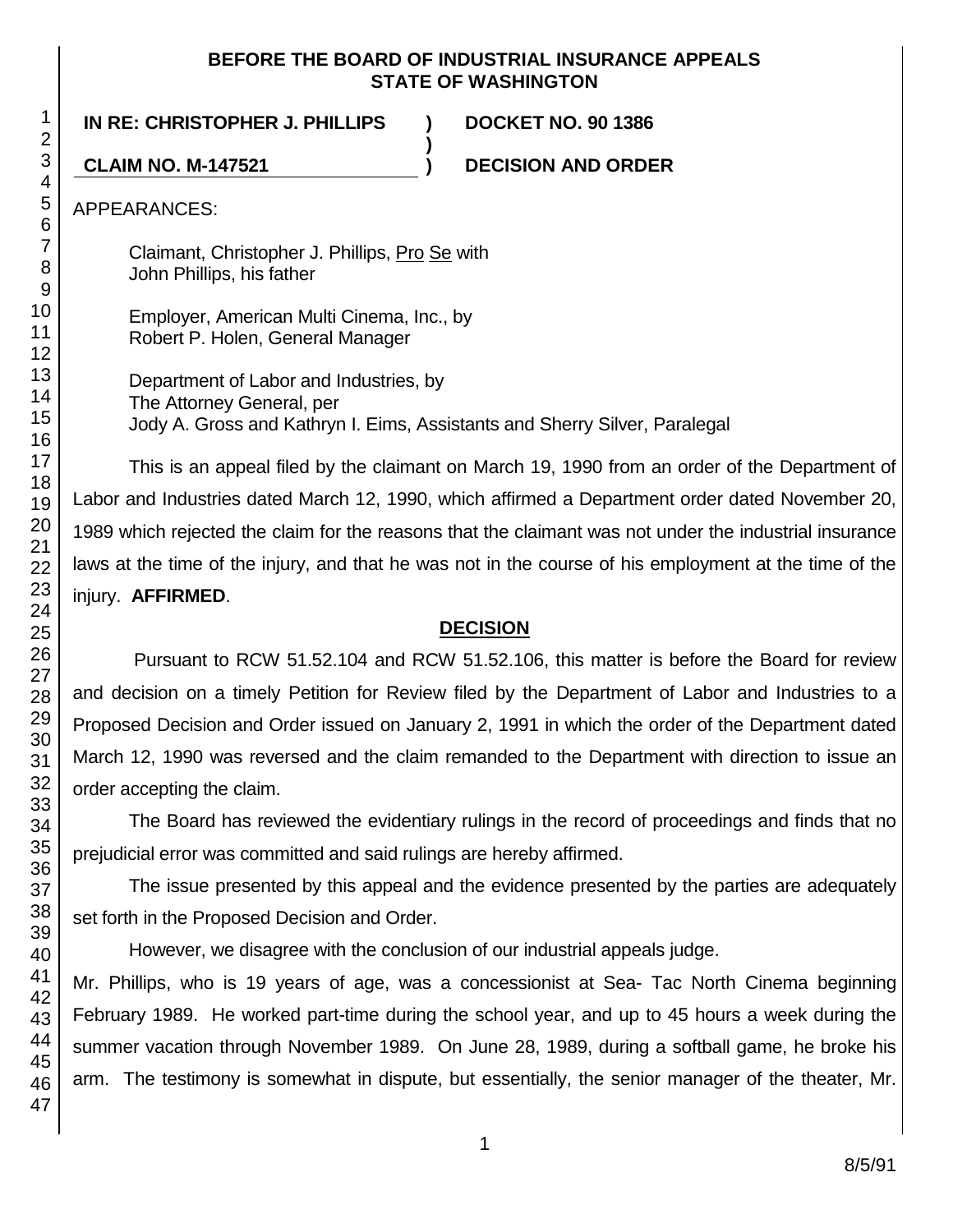Tom Perry, asked the claimant if he wanted to play shortstop on a team composed mostly of employees of the theater. Mr. Phillips was originally scheduled to work the day of the game, but Mr. Perry rearranged his schedule. The game was held during non-work hours on a play field near the theater and Mr. Phillips was not paid for his time. Mr. Phillips said he felt compelled to play because he wanted to be promoted and did not want to upset his manager.

The team was not an organized team nor in a league. From the testimony in the record, the game resembled a "pickup" game. Mr. Phillips participated in one game. There were only four games during the entire season. Employees of the theater had been playing at the park since 1981 and there was some kind of longstanding rivalry between Sea-Tac North and Sea-Tac South theaters.

Our industrial appeals judge concluded that because Mr. Phillips was only 18 at the time of the injury, with limited experience in the labor market and a desire to do a good job and impress his supervisors, his manager's desire that he play on the team "took on the air of" a job requirement, and he was, therefore, acting in the course of his employment when the injury occurred.

The game did not occur on company premises during a lunch or recreation period. The employer did not expressly or impliedly require participation; the employer gave no financial support to the team; employees who played were not paid for their time; the employer did not exert any control over the players; and the employer did not derive any business benefit from the game other than the possible improvement of employee health and morale.

The basic test to determine whether a recreational activity is within the course of employment is found in Professor Larson's treatise on Workers' Compensation. § 22.00 provides:

Recreational or social activities are within the course of employment when

(1) they occur on the premises during a lunch or recreation period as a regular incident of the employment; or

(2) the employer, by expressly or impliedly requiring participation, or by making the activity part of the services of an employee, brings the activity within the orbit of the employment; or

(3) the employer derives substantial direct benefit from the activity beyond the intangible value of improvement in employee health and morale that is common to all kinds of recreation and social life.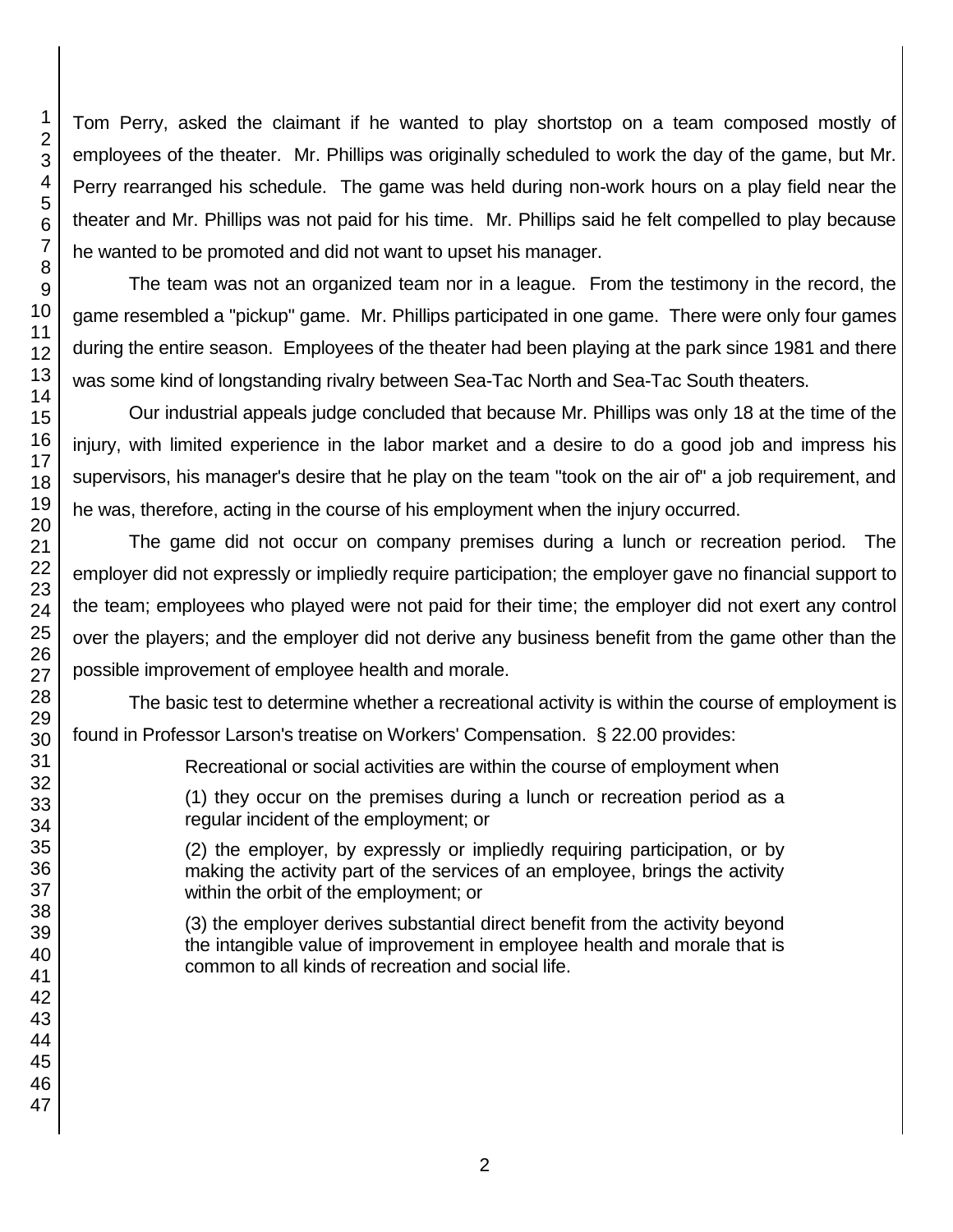Professor Larson specifically states that:

. . . if games are played both off the premises and after hours the burden of proving work connection falls heavily on the factors of employer initiative, financing and benefit, and a showing on these points which might have sufficed in a case with some time or place work connection may well prove to be inadequate.

Chilcote v. Blass, Riddick, Chilcote & Continental Ins. Co., 620 S.W.2d 953 (Ark.Ct.App.1981). Larson, § 22.24(b), at 5-159.

There is no evidence that the theater had any involvement with the team or that the theater officially endorsed the team. Our decision in In re Barry Rambeau, Dckt. No. 89 1604 (December 11, 1990), is on point. Those cases cited by Professor Larson as falling within this requirement involve situations where "a clear case is made of outright employer sponsorship so that it can be said that the activity is part of an employment recreational program. . . Larson, § 22.24(c), at 5-160. We do not find such evidence in this record."

We also noted in In re Barry Rambeau, supra, "there is very little, if any, evidence showing any benefit flowing to (the theater) from the (softball) team. There is no evidence that any business was solicited through the league or that this was a goal of the company." The very same thing may be said in the instant case.

Further, we quoted "balancing all four factors, Professor Larson suggests that:

. . . mere encouragement, even with the tangible support of financial assistance, is not in itself enough to bring industrial league athletics within the course of employment. There must ordinarily be a time or place association with the employment, or employer initiative and sponsorship of the activity as part of the recreation program or some significant employer benefit before significant connection is found.

Larson, § 22.24(f), at 5-165, citing Wilson v. General Motors Corp., 84 N.E.2d 781, 298 N.N.Y. 468 (New York Court of Appeals, 1949). In re Barry Rambeau, supra, at 5.

The only issue left in this case is with respect to the implied requirement to participate. The record does not support the allegation that Mr. Phillips' chances for promotion would have been compromised had he declined to play. Participation was strictly voluntary, and the claimant's speculation about how his manager might take his declining to play does not establish a job requirement.

1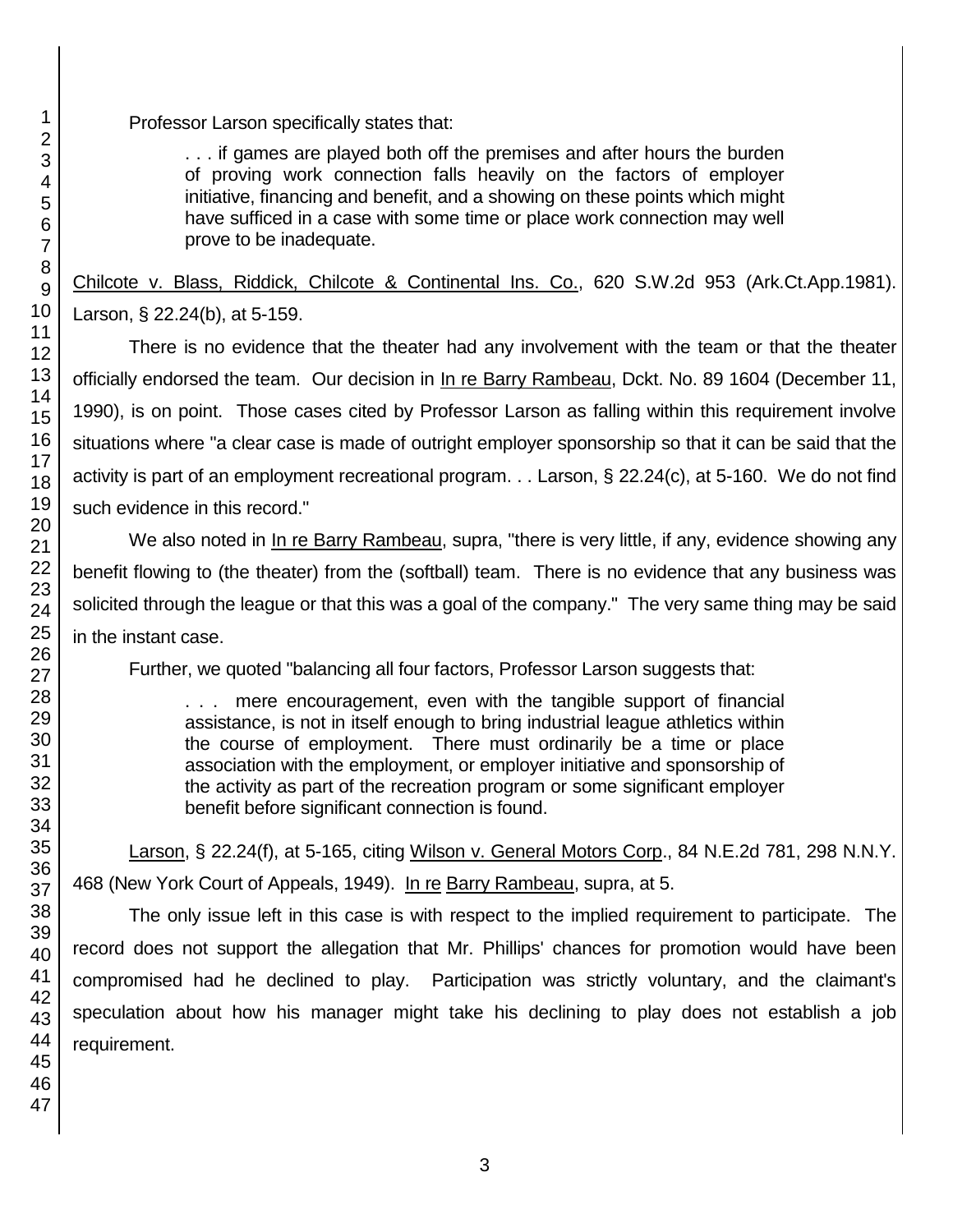The youth and inexperience of the claimant do not transform an offer to make available a place on the team into a job requirement, nor does the supervisor's desire that Mr. Phillips play on the team rise to that dignity.

After consideration of the Proposed Decision and Order and the Petition for Review filed thereto, and a careful review of the entire record before us, we make the following:

### **FINDINGS OF FACT**

- 1. On October 27, 1989 the Department of Labor and Industries received an application for benefits from Christopher J. Phillips, alleging the occurrence of an industrial injury on June 28, 1989 while in the course of his employment with American Multi-Cinema, Inc. On November 20, 1989 the Department issued an order rejecting the claim on the grounds that the claimant was not under the industrial insurance laws at the time of the injury and the claimant was not in the course of his employment. On December 19, 1989 a protest and request for reconsideration was filed on behalf of the claimant. On December 27, 1989 the Department issued an order holding its November 20, 1989 order in abeyance. On March 12, 1990 the Department issued an order affirming its prior order of November 20, 1989. On March 19, 1990 the claimant filed a notice of appeal. On April 17, 1990 the Board granted the appeal, assigning it Docket No. 90 1386, and directing that further proceedings be held.
- 2. On June 28, 1989, while participating in a softball game, Christopher J. Phillips broke his arm, requiring medical treatment.
- 3. Christopher Phillips' supervisor was aware of the claimant's experience playing AAA high school baseball and made available to the claimant a position on the softball team when they played against a rival theater. Christopher Phillips' schedule was arranged by his supervisor so that he would be able to attend the game. Mr. Phillips believed that his employer would have been upset and that his chances for promotion would have been diminished if he had declined to participate in the softball game.
- 4. The softball game did not occur during lunch or a regular recreation period; the employer neither expressly nor impliedly required the claimant to participate in the game; and the employer derived no substantial benefit from the activity.

# **CONCLUSIONS OF LAW**

- 1. The Board of Industrial Insurance Appeals has jurisdiction over the parties and the subject matter of this appeal.
- 2. Christopher Phillips was not acting in the course of his employment when he broke his arm on June 28, 1989 at a softball game in which he participated with the knowledge and consent of his supervisor.
- 3. The Department order of March 12, 1990, which affirmed a prior Department order dated November 20, 1989 which rejected the claim on